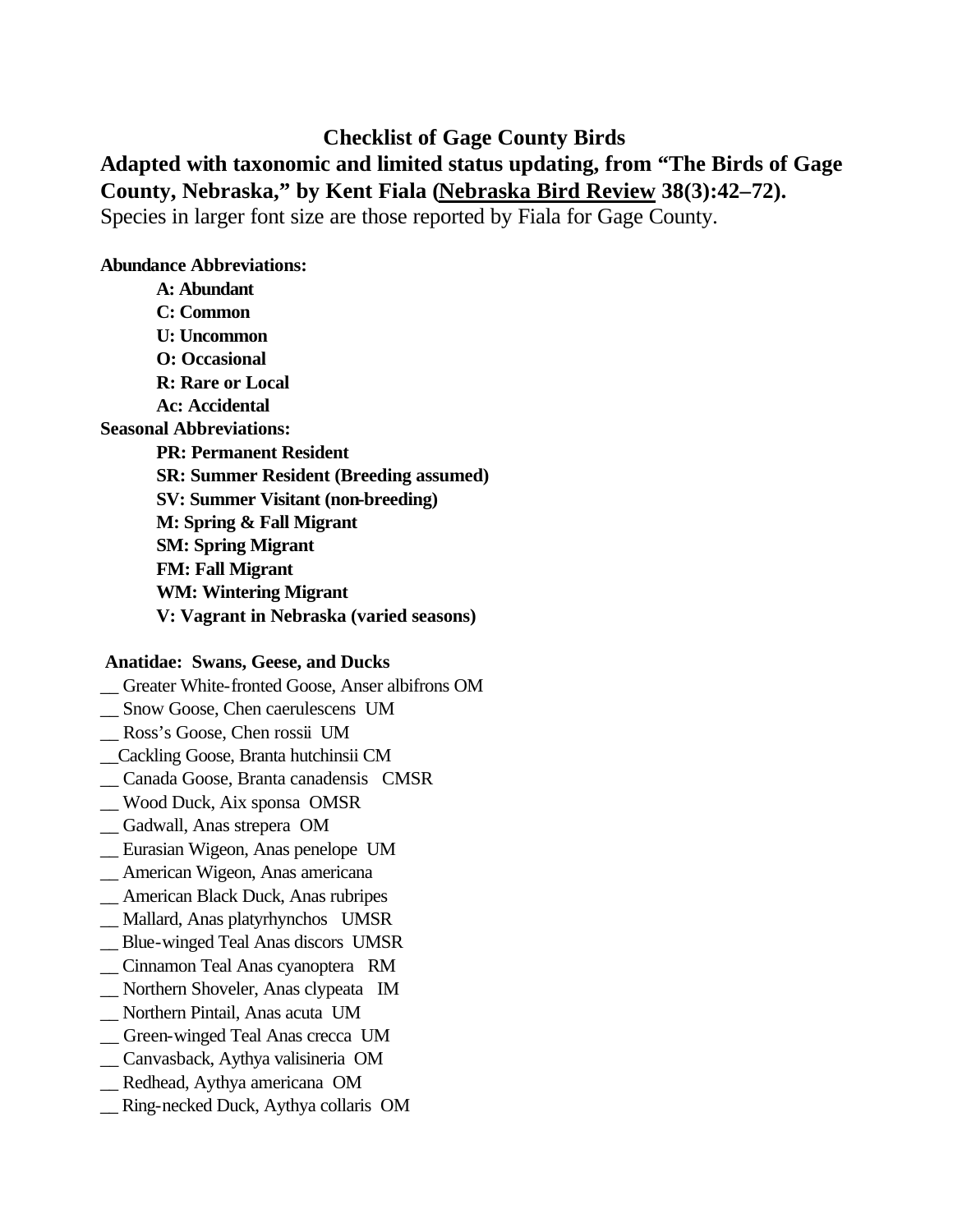\_\_ Lesser Scaup, Aythya affinis UM \_\_ Long-tailed Duck, Clangula hyemalis RM \_\_ Bufflehead, Bucephala albeola OM \_\_ Common Goldeneye, Bucephala clangula RM \_\_ Hooded Merganser, Lophodytes cucullatus OM \_\_ Red-breasted Merganser, Mergus serrator RM \_\_ Common Merganser, Mergus merganser OM \_\_ Ruddy Duck, Oxyura jamaicensis OM  **Phasianidae: Partridges, Grouse, etc** \_\_ Ring-necked Pheasant, Phasianus colchicus CPR \_\_ Greater Prairie-Chicken, Tympanuchus cupido RPR? \_\_ Wild Turkey, Meleagris gallopavo Reintroduced PR  **Odontophoridae: New World Quail** \_\_ Northern Bobwhite, Colinus virginianus CPR  **Gaviidae: Loons** \_\_ Common Loon, Gavia immer RM  **Podicipedidae: Grebes** \_\_ Pied-billed Grebe, Podilymbus podiceps CM \_\_ Red-necked Grebe, Podiceps grisegena RM \_\_ Eared Grebe, Podiceps nigricollis OM **Pelecanidae: Pelicans** \_\_ American White Pelican, Pelecanus erythrorhynchos OM  **Phalacrocoracidae: Cormorants** \_\_ Double-crested Cormorant, Phalacrocorax auritus OM **Ardeidae: Bitterns and Herons** \_\_ Great Blue Heron, Ardea herodias UMSR \_\_ Little Blue Heron, Egretta caerulea OSV \_\_ Green Heron, Butorides virescens UMSR \_\_ Black-crowned Night-Heron, Nycticorax nycticorax OM \_\_ Yellow-crowned Night-Heron, Nyctanassa violacea OMSV **Cathartidae: American Vultures** \_\_ Turkey Vulture, Cathartes aura UMSR  **Accipitridae: Kites, Hawks, Eagles** \_\_ Osprey, Pandion haliaetus OM \_\_ Northern Harrier, Circus cyaneus UPR \_\_ Sharp-shinned Hawk, Accipiter striatus UVW \_\_ Cooper's Hawk, Accipiter cooperii OWM \_\_ Northern Goshawk, Accipiter gentilis RWM \_\_ Red-shouldered Hawk, Buteo lineatus RWM \_\_ Broad-winged Hawk, Buteo platypterus RM \_\_ Swainson's Hawk, Buteo swainsoni OM \_\_ Red-tailed Hawk, Buteo jamaicensis CPR \_\_ Ferruginous Hawk, Buteo regalis RM \_\_ Rough-legged Hawk, Buteo lagopus UWM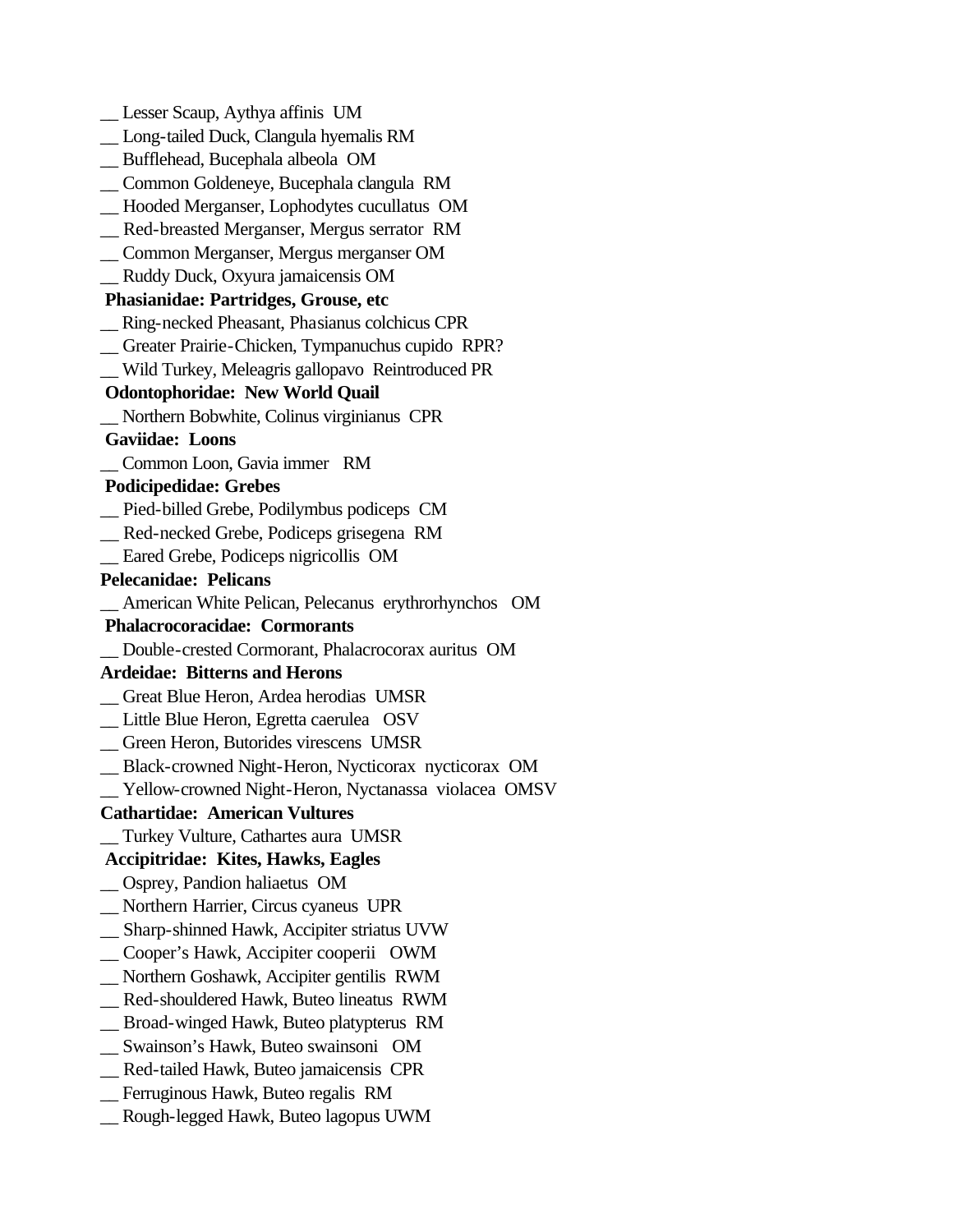\_\_ Golden Eagle, Aquila chrysaetos RWM  **Falconidae: Falcons** \_\_ American Kestrel, Falco sparverius UPR \_\_ Merlin, Falco columbarius RM \_\_ Prairie Falcon, Falco mexicanus RWM \_\_ Peregrine Falcon, Falco peregrinus RWM **Rallidae: Rails, Gallinules, Coots** \_\_ American Coot, Fulica americana UM  **Gruidae: Cranes** \_\_ Sandhill Crane, Grus canadensis RM \_\_ Whooping Crane, Grus americana EXTIRPATED  **Charadriidae:** \_\_ Semipalmated Plover, Charadrius semipalmatus OM \_\_ Killdeer, Charadrius vociferus CSR **Recurvirostridae: Stilts and Avocets** \_\_ American Avocet, Recurvirostra americana OM  **Scolopacidae: Sandpipers, Phalaropes** \_\_ Greater Yellowlegs, Tringa melanoleuca UM \_\_ Lesser Yellowlegs, Tringa flavipes UM \_\_ Solitary Sandpiper, Tringa solitaria OM \_\_ Willet, Catoptrophorus semipalmatus OM \_\_ Spotted Sandpiper, Actitis macularia UM \_\_ Upland Sandpiper, Bartramia longicauda RM \_\_ Long-billed Curlew, Numenius americanus OM \_\_ Hudsonian Godwit, Limosa haemastica OM \_\_ Sanderling, Calidris alba RM \_\_ Semipalmated Sandpiper, Calidris pusilla UM \_\_ Western Sandpiper, Calidris mauri OM \_\_ Least Sandpiper, Calidris minutilla OM \_\_ White-rumped Sandpiper, Calidris fuscicollis OM \_\_ Baird's Sandpiper, Calidris bairdii OM \_\_ Pectoral Sandpiper, Calidris melanotos UM \_\_ Dunlin, Calidris alpina OM \_\_ Stilt Sandpiper, Calidris himantopus RM \_\_ Buff-breasted Sandpiper, Tryngites subruficollis RM \_\_ Long-billed Dowitcher, Limnodromus scolopaceus RM \_\_ Wilson's Snipe, Gallinago delicata UM \_\_ American Woodcock, Scolopax minor RM \_\_ Wilson's Phalarope, Phalaropus tricolor OM **Laridae: Gulls and Terns** \_\_ Franklin's Gull, Larus pipixcan UM \_\_ Ring-billed Gull, Larus delawarensis OM \_\_ California Gull, Larus californicus \_\_ Sabine's Gull, Xema sabini RM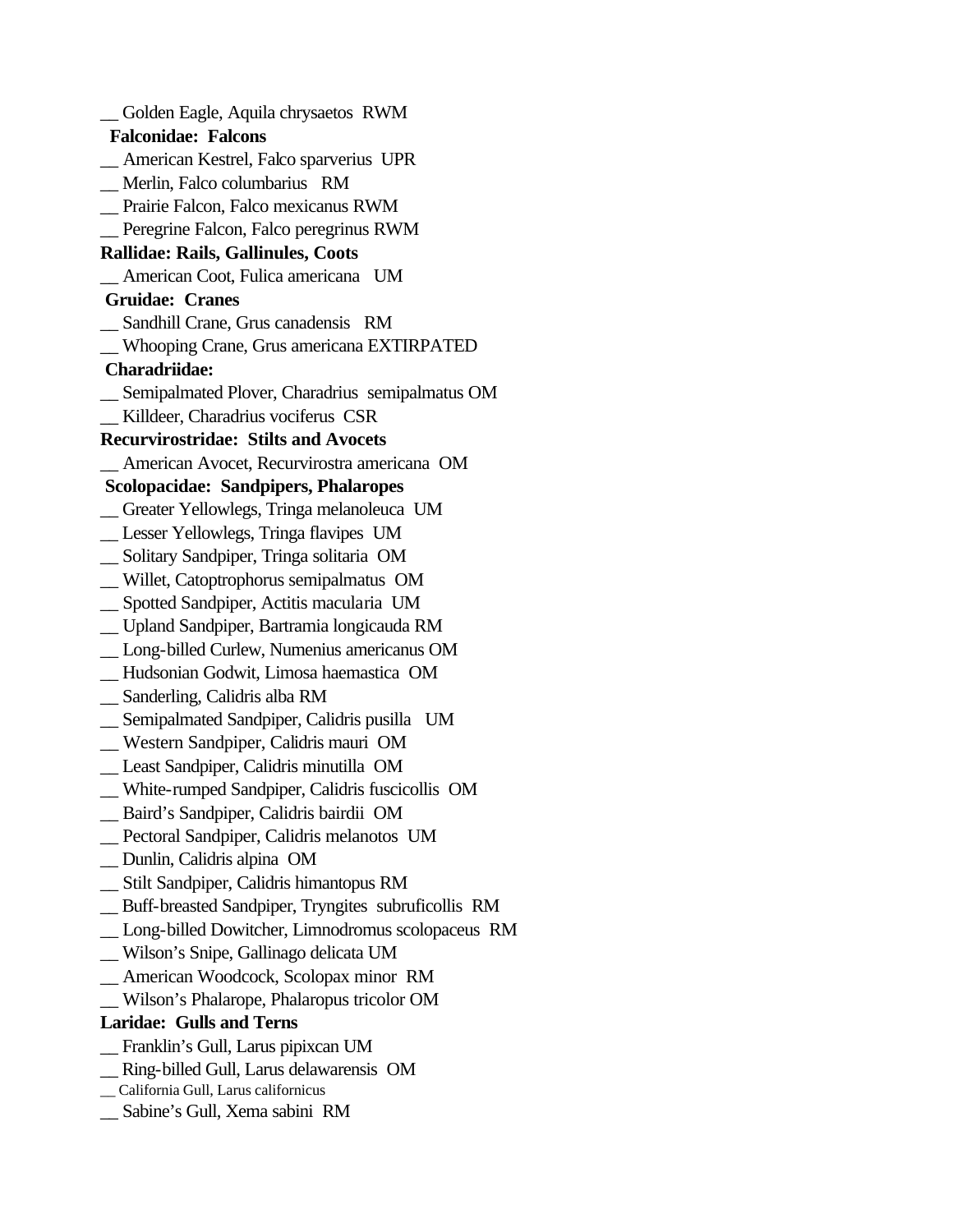\_\_ Common Tern, Sterna hirundo RM \_\_ Forster's Tern, Sterna forsteri OM \_\_ Least Tern, Sterna antillarum RM \_\_ Black Tern, Chlidonias niger RM  **Columbidae: Pigeons and Doves** \_\_ Rock Pigeon, Columba livia CPR \_\_ Mourning Dove, Zenaida macroura APR  **Cuculidae: Cuckoos and Anis** \_\_ Black-billed Cuckoo, Coccyzus erythropthalmus OSR \_\_ Yellow-billed Cuckoo, Coccyzus americanus USR  **Tytonidae: Barn Owls** \_\_ Barn Owl, Tyto alba RPR  **Strigidae: Typical Owls** \_\_ Eastern Screech-Owl, Otus asio UPR \_\_ Great Horned Owl, Bubo virginianus UPR \_\_ Snowy Owl, Nyctea scandiaca RWM \_\_ Long-eared Owl, Asio otus OPR \_\_ Short-eared Owl, Asio flammeus OWM \_\_ Northern Saw-whet Owl, Aegolius acadicus RWM  **Caprimulgidae: Goatsuckers** \_\_ Common Nighthawk, Chordeiles minor CSR **Apodidae: Swifts** \_\_ Chimney Swift, Chaetura pelagica \_\_ White-throated Swift, Aeronauts saxatalis  **Trochilidae: Hummingbirds** \_\_ Ruby-throated Hummingbird, Archilochus colubris UM, RSR  **Alcedinidae: Kingfishers** \_\_ Belted Kingfisher, Ceryle alcyon UPR  **Picidae: Woodpeckers** Lewis's Woodpecker, Melanerpes lewis \_\_ Red-headed Woodpecker, Melanerpes erythrocephalus CSR \_\_ Red-bellied Woodpecker, Melanerpes carolinus CPR \_\_ Yellow-bellied Sapsucker, Sphyrapicus varius RWM \_\_ Williamson's Sapsucker, Sphyrapicus thyroideus \_\_ Downy Woodpecker, Picoides pubescens CPR \_\_ Hairy Woodpecker, Picoides villosus CPR \_\_ Northern Flicker, Colaptes auratus CPR \_\_ Pileated Woodpecker, Dryocopus pileatus  **Tyrannidae: Tyrant Flycatchers** \_\_ Olive-sided Flycatcher, Contopus cooperi RM \_\_ Eastern Wood-Pewee, Contopus virens CSR \_\_ Yellow-bellied Flycatcher, Empidonax flaviventris \_\_ Willow Flycatcher, Empidonax traillii RSR \_\_ Least Flycatcher, Empidonax minimus UM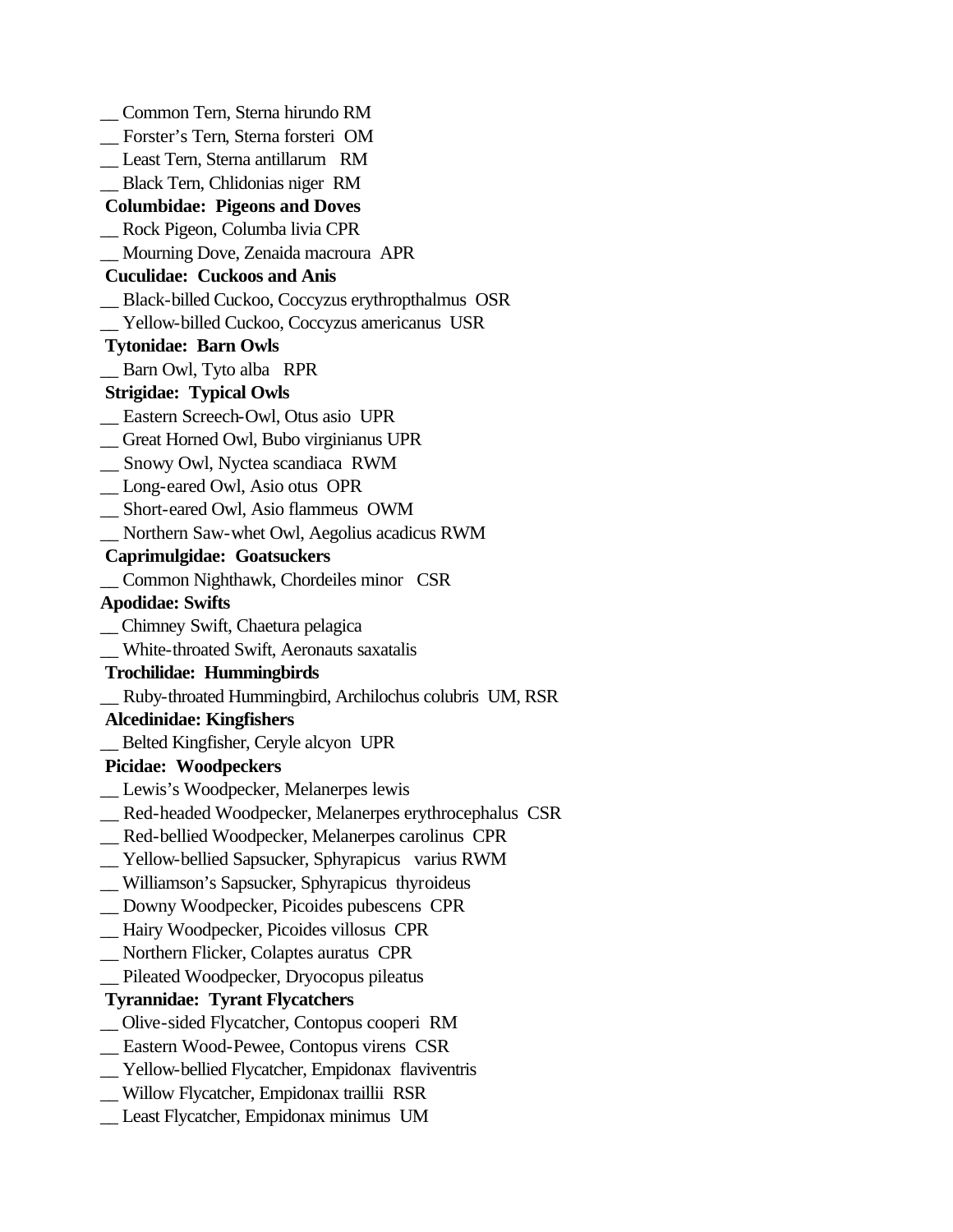\_\_ Eastern Phoebe, Sayornis phoebe CSR \_\_ Great Crested Flycatcher, Myiarchus crinitus CSR \_\_ Western Kingbird, Tyrannus verticalis CSR \_\_ Eastern Kingbird, Tyrannus tyrannus CSR \_\_ Scissor-tailed Flycatcher, Tyrannus forficatus OSR  **Laniidae: Shrikes** \_\_ Loggerhead Shrike, Lanius ludovicianus UM  **Vireonidae: Vireos** \_\_ White-eyed Vireo, Vireo griseus OM \_\_ Bell's Vireo, Vireo bellii USR \_\_ Blue-headed Vireo, Vireo solitarius RM \_\_ Yellow-throated Vireo, Vireo flavifrons RM \_\_ Warbling Vireo, Vireo gilvus CSR \_\_ Philadelphia Vireo, Vireo philadelphicus RM \_\_ Red-eyed Vireo, Vireo olivaceus CSR  **Corvidae: Jays, Magpies, and Crows** \_\_ Blue Jay, Cyanocitta cristata CPR \_\_ Black-billed Magpie, Pica pica RWM \_\_ American Crow, Corvus brachyrhynchos CPR **Alaudidae: Larks** \_\_ Horned Lark, Eremophila alpestris CPR  **Hirundinidae: Swallows** \_\_ Purple Martin, Progne subis CSR \_\_ Tree Swallow, Tachycineta bicolor USR \_\_ N Rough-winged Swallow, Stelgidopteryx serripennis USR \_\_ Bank Swallow, Riparia riparia USR \_\_ Barn Swallow, Hirundo rustica CSR \_\_ Cliff Swallow, Petrochelidon pyrrhonota USR  **Paridae: Titmice** \_\_ Black-capped Chickadee, Poecile atricapillus CPR \_\_ Tufted Titmouse, Baeolophus bicolor UPR  **Sittidae: Nuthatches** \_\_ Red-breasted Nuthatch, Sitta canadensis UWM \_\_ White-breasted Nuthatch, Sitta carolinensis CPR **Certhiidae: Creepers** \_\_ Brown Creeper, Certhia americana UWM  **Troglodytidae: Wrens** \_\_ Carolina Wren, Thryothorus ludovicianus RPR \_\_ Bewick's Wren, Thryomanes bewickii RSR \_\_ House Wren, Troglodytes aedon CSR \_\_ Winter Wren, Troglodytes troglodytes UWM \_\_ Sedge Wren, Cistothorus platensis RM \_\_ Marsh Wren, Cistothorus palustris RM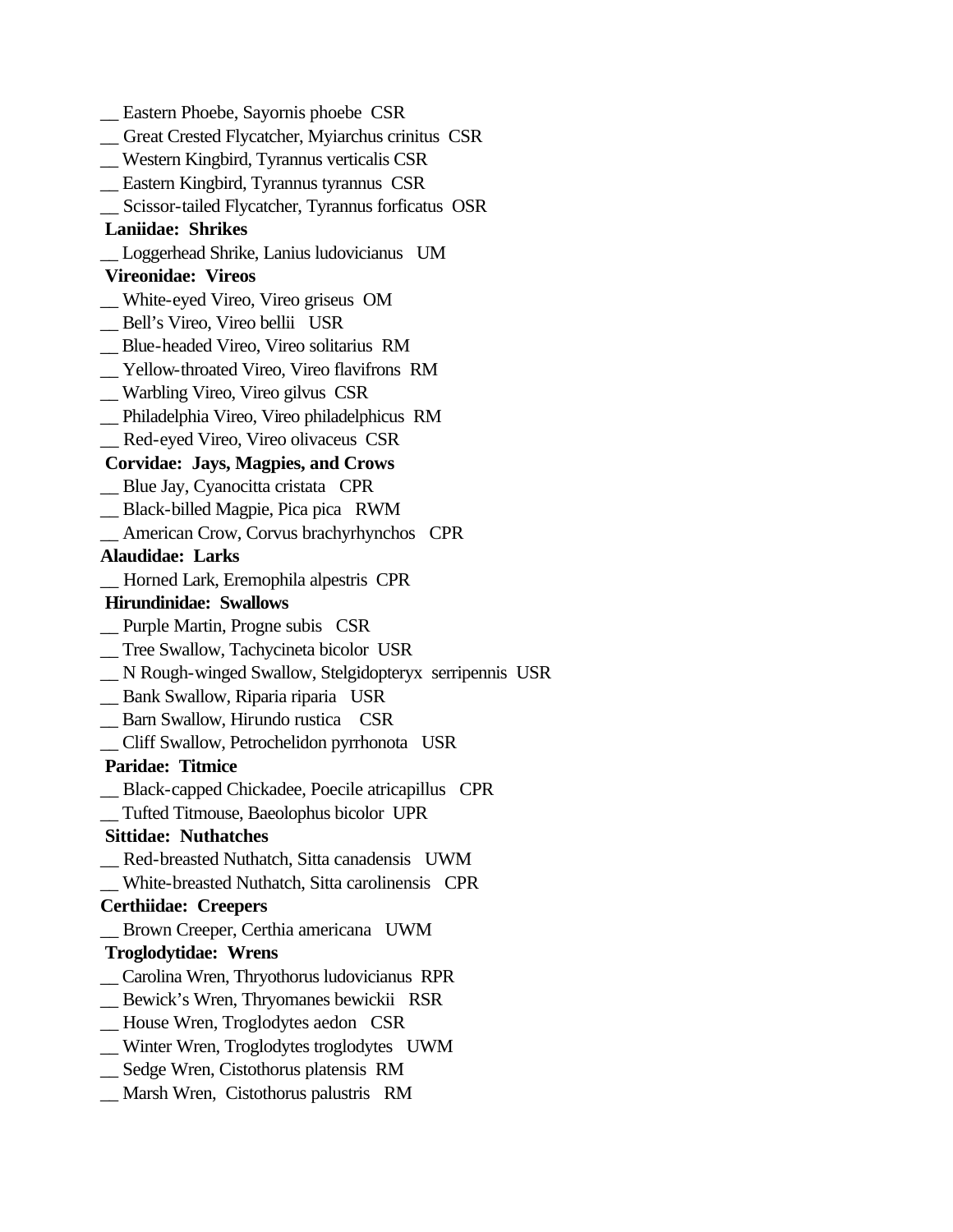#### **Regulidae: Kinglets**

- \_\_ Golden-crowned Kinglet, Regulus satrapa UWM
- \_\_ Ruby-crowned Kinglet, Regulus calendula UM
- **Sylviidae: Gnatcatchers**
- \_\_ Blue-gray Gnatcatcher, Polioptila caerulea RSR

## **Turdidae: Thrushes and Allies**

- \_\_ Eastern Bluebird, Sialia sialis UPR
- \_\_ Townsend's Solitaire, Myadestes townsendi OWM
- \_\_ Veery, Catharus fuscescens RM
- \_\_ Gray-cheeked Thrush, Catharus minimus UM
- \_\_ Swainson's Thrush, Catharus ustulatus CM
- \_\_ Hermit Thrush, Catharus guttatus RM
- \_\_ Wood Thrush, Hylocichla mustelina RSR
- \_\_ American Robin, Turdus migratorius APR

## **Mimidae: Mockingbirds, Thrashers**

- \_\_ Gray Catbird, Dumetella carolinensis CSR
- \_\_ Northern Mockingbird, Mimus polyglottos; USR
- \_\_ Sage Thrasher, Oreoscoptes montanus
- \_\_ Brown Thrasher, Toxostoma rufum CSR

### **Sturnidae: Starlings**

\_\_ European Starling, Sturnus vulgaris APR

### **Motacillidae: Pipits**

- \_\_ American Pipit, Anthus rubescens OM
- \_\_ Sprague's Pipit, Anthus spragueii OM

## **Bombycillidae: Waxwings**

- \_\_ Bohemian Waxwing, Bombycilla garrulus OWM
- \_\_ Cedar Waxwing, Bombycilla cedrorum UWM

## **Parulidae: Wood Warblers**

- \_\_ Blue-winged Warbler, Vermivora pinus
- \_\_ Golden-winged Warbler, Vermivora chrysoptera RM
- \_\_ Tennessee Warbler, Vermivora peregrina CM
- \_\_ Orange-crowned Warbler, Vermivora celata CM
- \_\_ Nashville Warbler, Vermivora ruficapilla UM
- \_\_ Northern Parula, Parula americana RM
- \_\_ Yellow Warbler, Dendroica petechia CSR
- \_\_ Chestnut-sided Warbler, Dendroica pensylvanica OM
- \_\_ Magnolia Warbler, Dendroica magnolia RM
- \_\_ Black-throated Blue Warbler, Dendroica caerulescens RM
- \_\_ Yellow-rumped Warbler, Dendroica coronata CM
- \_\_ Black-throated Green-Warbler, Dendroica virens RM
- \_\_ Blackburnian Warbler, Dendroica fusca UM
- \_\_ Yellow-throated Warbler, Dendroica dominica RM
- \_\_ Palm Warbler, Dendroica palmarum RM
- \_\_ Bay-breasted Warbler, Dendroica castanea OM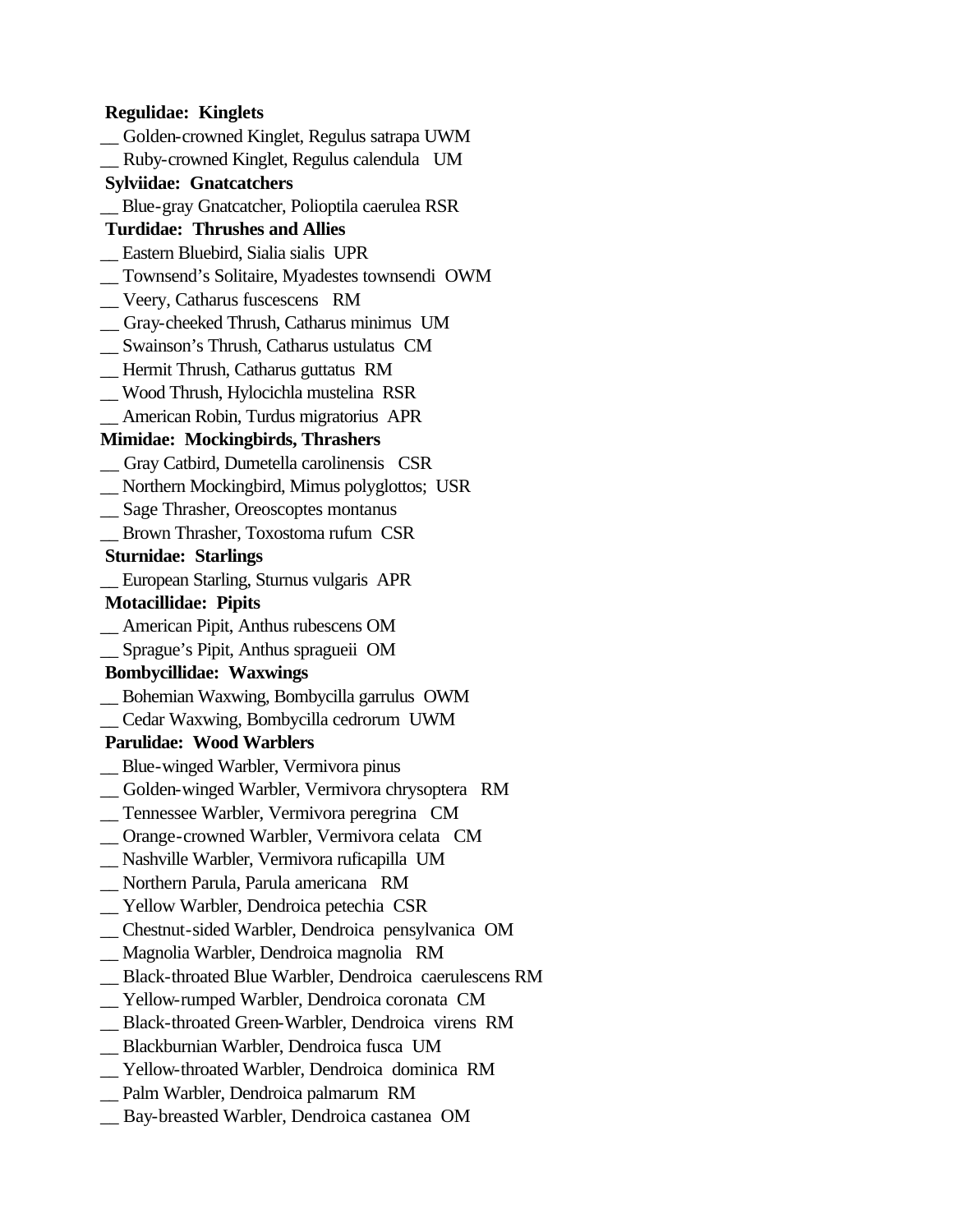\_\_ Blackpoll Warbler, Dendroica striata UM \_\_ Black-and-white Warbler, Mniotilta varia RM \_\_ American Redstart, Setophaga ruticilla USR \_\_ Prothonotary Warbler, Protonotaria citrea RSR \_\_ Ovenbird, Seiurus aurocapillus OSR \_\_ Northern Waterthrush, Seiurus noveboracensis UM \_\_ Louisiana Waterthrush, Seiurus motacilla OM \_\_ Kentucky Warbler, Oporornis formosus RM \_\_ Mourning Warbler, Oporornis philadelphia RM \_\_ MacGillivray's Warbler, Oporornis tolmiei \_\_ Common Yellowthroat, Geothlypis trichas CSR \_\_ Hooded Warbler, Wilsonia citrina RM \_\_ Yellow-breasted Chat, Icteria virens OSR  **Thraupidae: Tanagers** \_\_ Summer Tanager, Piranga rubra OM \_\_ Scarlet Tanager, Piranga olivacea RSR? **Emberizidae: Towhees & Sparrows** \_\_ Eastern Towhee, Pipilo erythrophthalmus UWM \_\_ Spotted Towhee, Pipilo maculatus UWM \_\_ American Tree Sparrow, Spizella arborea AWM \_\_ Chipping Sparrow, Spizella passerina USR \_\_ Clay-colored Sparrow, Spizella pallida CM \_\_ Field Sparrow, Spizella pusilla USR \_\_ Vesper Sparrow, Pooecetes gramineus UM \_\_ Lark Sparrow, Chondestes grammacus USR \_\_ Lark Bunting, Calamospiza melanocorys OSR \_\_ Savannah Sparrow, Passerculus sandwichensis IM \_\_ Baird's Sparrow, Ammodramus bairdii RM \_\_ Grasshopper Sparrow, Ammodramus savannarum CSR \_\_ Henslow's Sparrow, Ammodramus henslowii OM, SR? \_\_ Fox Sparrow, Passerella iliaca OM \_\_ Song Sparrow, Melospiza melodia CWM \_\_ Lincoln's Sparrow, Melospiza lincolnii UM \_\_ Swamp Sparrow, Melospiza georgiana RWM \_\_ White-throated Sparrow, Zonotrichia albicollis CWM \_\_ Harris's Sparrow, Zonotrichia querula CWM \_\_ White-crowned Sparrow, Zonotrichia leucophrys UWM \_\_ Dark-eyed Junco, Junco hyemalis AWM \_\_ McCown's Longspur, Calcarius mccownii OWM \_\_ Lapland Longspur, Calcarius lapponicus CWM \_\_ Chestnut-collared Longspur, Calcarius ornatus OWM **Cardinalidae: Cardinals & Grosbeaks** \_\_ Northern Cardinal Cardinalis cardinalis CPR \_\_ Rose-breasted Grosbeak, Pheucticus ludovicianus CSR